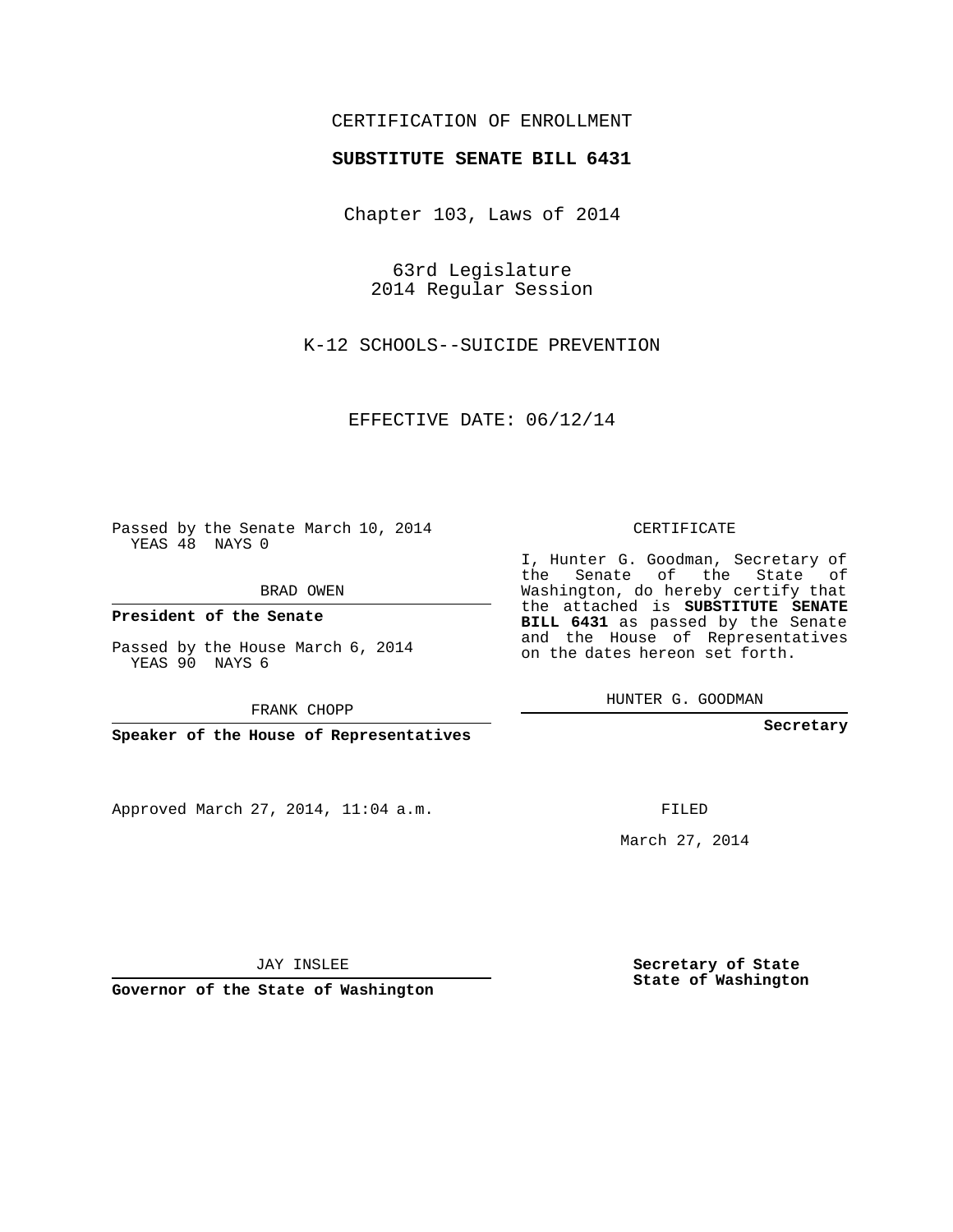## **SUBSTITUTE SENATE BILL 6431** \_\_\_\_\_\_\_\_\_\_\_\_\_\_\_\_\_\_\_\_\_\_\_\_\_\_\_\_\_\_\_\_\_\_\_\_\_\_\_\_\_\_\_\_\_

\_\_\_\_\_\_\_\_\_\_\_\_\_\_\_\_\_\_\_\_\_\_\_\_\_\_\_\_\_\_\_\_\_\_\_\_\_\_\_\_\_\_\_\_\_

AS AMENDED BY THE HOUSE

Passed Legislature - 2014 Regular Session

## **State of Washington 63rd Legislature 2014 Regular Session**

**By** Senate Early Learning & K-12 Education (originally sponsored by Senators Hargrove, Kohl-Welles, Liias, Kline, Rolfes, Parlette, Frockt, Pedersen, and Conway)

READ FIRST TIME 02/07/14.

 1 AN ACT Relating to assistance for schools in implementing youth 2 suicide prevention activities; amending RCW 28A.300.288; and creating 3 new sections.

4 BE IT ENACTED BY THE LEGISLATURE OF THE STATE OF WASHINGTON:

 NEW SECTION. **Sec. 1.** The legislature finds that according to the department of health, suicide is the second leading cause of death for Washington youth between the ages of ten and twenty-four. Suicide rates among Washington's youth remain higher than the national average. An increasing body of research shows an association between adverse childhood experiences such as trauma, violence, or abuse, and decreased student learning and achievement. Underserved youth populations in Washington who are not receiving access to state services continue to remain at risk for suicide.

14 **Sec. 2.** RCW 28A.300.288 and 2011 c 185 s 3 are each amended to 15 read as follows:

16 (1) The office of the superintendent of public instruction shall 17 work with state agency and community partners to ((develop-pilot